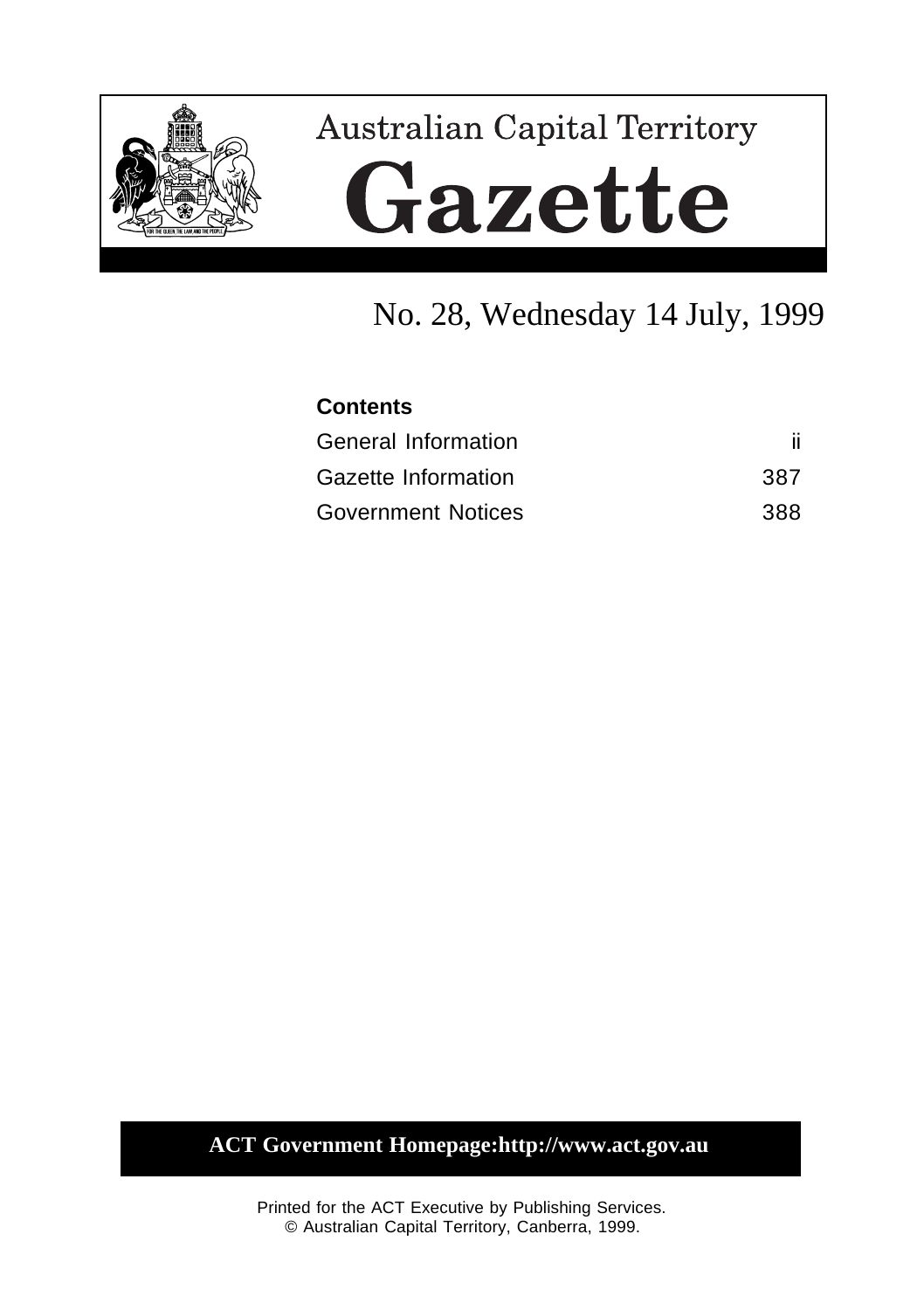# **GENERAL INFORMATION**

#### **ACT GOVERNMENT GAZETTE**

The ACT Government Gazette is published each Wednesday. The sections included in the publication are:

- General Information;
- Government Notices;
- Purchasing and Disposals;
- Invitations to Tender, Quote or Register Interest;
- Contracts arranged, and
- **Private Notices**

(Australian Public Service notices will continue to appear in the Commonwealth of Australia Gazette).

#### **CONTACT DETAILS**

ACT Gazette Officer Publishing Services GPO Box 158 Canberra Act 2601

Phone: (02) 6205 0484 Fax: (02) 6205 0266 **e-mail: gazette\_office@dpa.act.gov.au**

ACT Gazette Office Level 7, Macarthur House Wattle Street Lyneham 2602

#### **Notices for Publications**

Notices for the Gazette are to be lodged by 12 noon on the Wednesday prior to publication. Notices can be lodged in advance in hard copy or facsimile, by electronic mail or diskette, with a brief message of instruction and a WORD compatible document attachment.

A Gazette Request Form must also be delivered to the Gazette Office, by hand, mail or fax. For copies of this form please telephone the Gazette Office or go to www.act.gov.au/government/reports/pub/gazreq.doc.

Signed notices must be sighted by the Gazette Office before gazettal can proceed.

#### **Purchasing and Disposal Codes** may be accessed on the ACT Government Website:

www.act.gov.au/government/report/pub/gazette/p&d.pdf. Alternatively, you may obtain a hard copy listing by contacting the gazette office.

#### **Private Notices**

The fee for a private notice is as follows:

• minimum charge \$1.00 per word or \$100.00 whichever is the greater.

Cheques are to be made payable to 'Publishing Services' and are to be forwarded to the Gazette office with a copy of the notice (Either on a PC formatted disk in WORD, or if the notice has already been emailed, a hard copy of the notice) and Gazette Request Form. Payment can be made by EFTPOS (Bankcard, Visa or Mastercard) by telephoning the Gazette Office. Payment must be received before gazettal can proceed.

#### **Purchasing and Subscriptions**

Copies of the ACT Government Gazette may be purchased at a cost of \$5.00 (or \$2.00 for a Special Gazette) from the ACT Government shopfront, Legislation/Gazette sales counter, East Row, Canberra City. Subscriptions to the Gazette maybe arranged through the Gazette Office at a price of \$360.00 (1 July 1999 -30 June 2000) or part thereof, including postage. Refunds will not be given for cancellations. Claims for missing items will be recognised as valid if lodged within 28 days of publication.

#### **Copyright Notice - Australian Capital Territory**

This work is copyright. Apart from any use as permitted under the Copyright Act 1968, no part may be reproduced by any process without written permission from Library and Information Management, Department of Urban Services, ACT Government, GPO Box 249, Civic Square ACT 2608.

#### **Products and Services advertised in this publication are not necessarily endorsed by the ACT Government**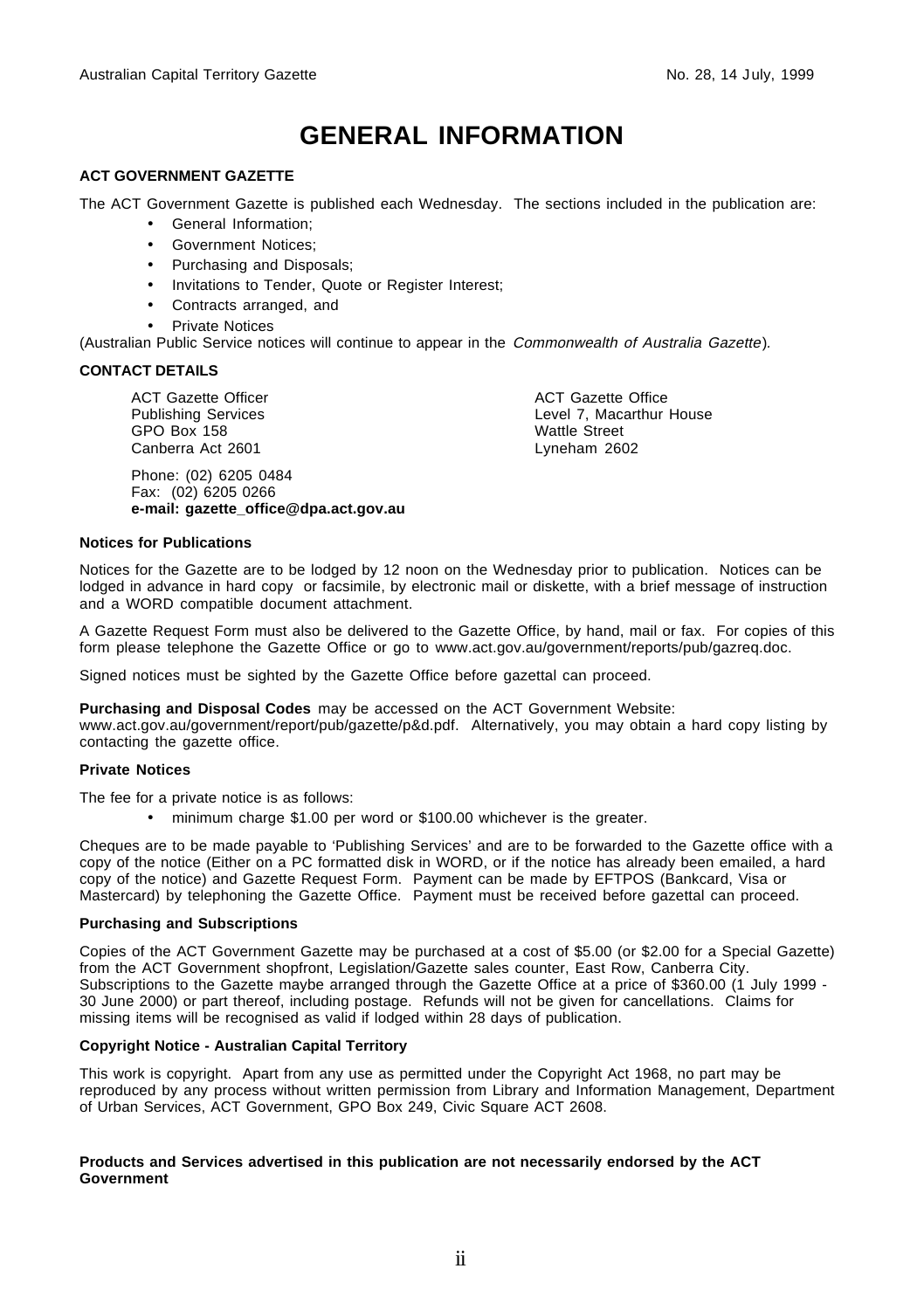# **GAZETTE INFORMATION**

#### **ISSUE OF ACT SPECIAL GAZETTES**

The following issues of the ACT Special Gazettes have been published since the last Weekly Gazette. For listings of previous ACT Special Gazettes please refer to this internet site

http://www.publishing.act.gov.au

| Gazette<br><b>Number</b> | Date   | Title                                                                                                                        |
|--------------------------|--------|------------------------------------------------------------------------------------------------------------------------------|
| <b>S40</b>               | 5 July | Regulation No. 10 of 1999 $\sim$ Gas Supply Act                                                                              |
| <b>S41</b>               | 2 July | Notification of Enactment<br>~ Magistrates Court (Amendment) Act 1999, No. 34 of 1999                                        |
| <b>S42</b>               | 7 July | Notification of Enactment<br>$\sim$ Gaming Machine (Amendment) Act 1999, No. 35 of 1999                                      |
|                          |        | Instrument No. 167 of 1999 $\sim$ Vocational Education and<br>Training Act 1995                                              |
|                          |        | Instrument No. 168 of 1999 ~ Education Services for Overseas<br>Students (Registration and Regulation of Providers) Act 1994 |
|                          |        | Instrument No. 169 of 1999 $\sim$ Adoption Act 1993                                                                          |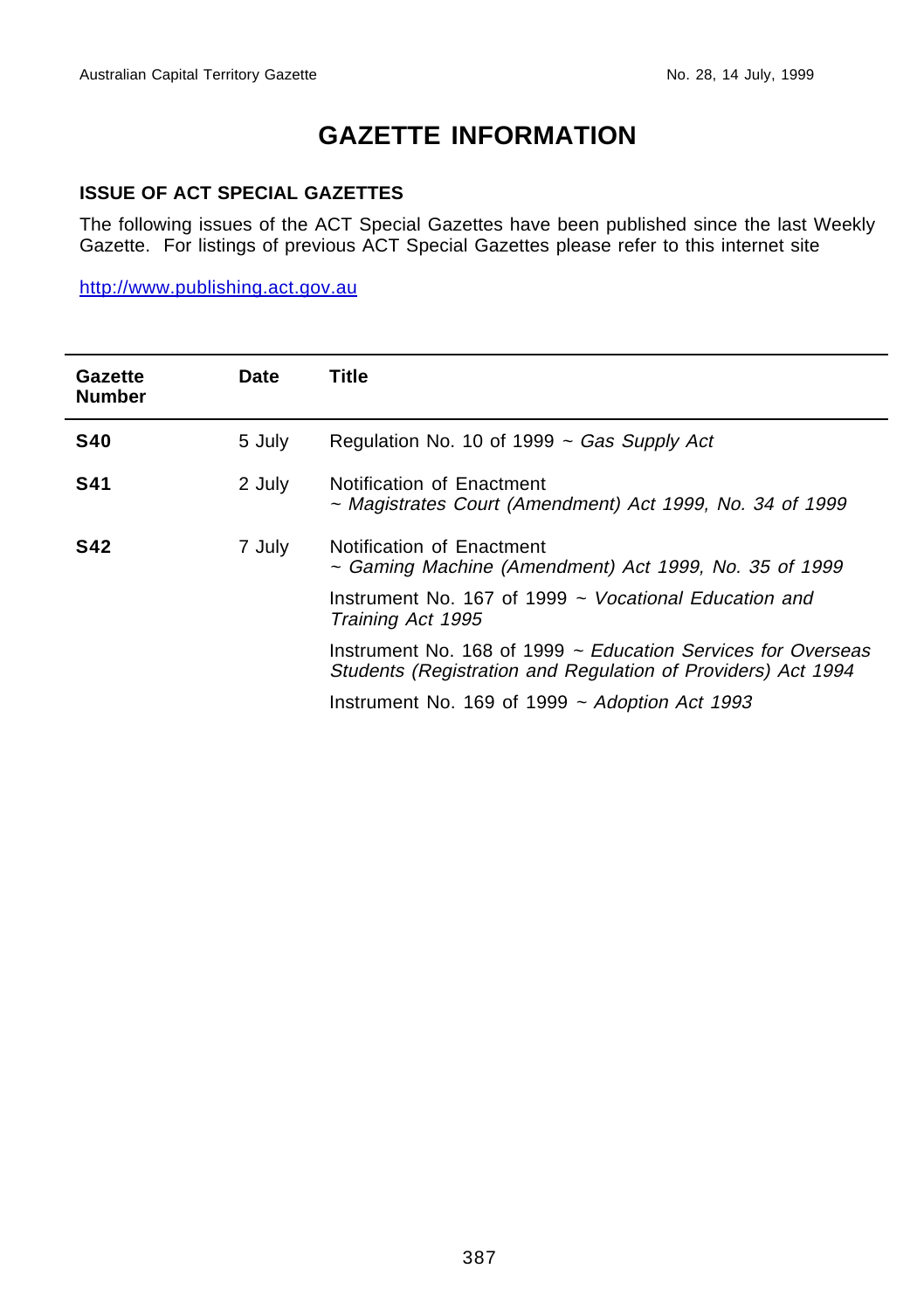# **GOVERNMENT NOTICES**

#### **NOTIFICATION OF THE MAKING OF AN INSTRUMENT**

NOTICE is hereby given that the undermentioned Instrument of the Australian Capital Territory has been made. Copies of the Instrument may be purchased from Publishing Services, Legislation and Sales Counter, ACT Government Shopfront, Corner of City Walk and East Row Canberra City ACT 2601.

| Act under which Instrument<br>made          | <b>Description of Instrument</b>                                                                                                                                                                                   | Number and year of<br><b>Instrument</b> |
|---------------------------------------------|--------------------------------------------------------------------------------------------------------------------------------------------------------------------------------------------------------------------|-----------------------------------------|
| Land (Planning and<br>Environment) Act 1991 | Approval of the Canberra Nature<br>Park Plan of Management.                                                                                                                                                        | No. 163 of 1999                         |
| Public Place Names Act 1989                 | Determination of park<br>nomenclature in the Division of<br>O'Connor.                                                                                                                                              | No. 170 of 1999                         |
| Gaming Machine Act 1987                     | Determination by the Treasurer<br>that the fee that shall accompany<br>an application for the grant of a<br>gaming machine licence shall be<br>\$1500 and applies on and from 1<br>July 1999.                      | No. 171 of 1999                         |
| Gaming Machine Act 1987                     | Determination by the Treasurer<br>that the fee that shall accompany<br>a request for a variation to a<br>gaming machine licence shall be<br>\$25 per gaming machine and<br>applies on and from 1 July 1999.        | No. 172 of 1999                         |
| Gaming Machine Act 1987                     | Determination by the Treasurer<br>that the fee that shall accompany<br>a written request for a variation of<br>an inter-club linked jackpot permit<br>shall be \$500 and applies on and<br>from 1 July 1999.       | No. 173 of 1999                         |
| Lotteries Act 1964                          | Determination by the Treasurer<br>that the fee that shall accompany<br>an application for a variation to a<br>lottery approval shall be \$30 and<br>applies on and from 1 July 1999.                               | No. 174 of 1999                         |
| <b>Taxation Administration Act</b><br>1999  | Determination by the Treasurer<br>that the fee that shall accompany<br>an objection to an assessment or<br>a decision shall be \$50 and<br>applies on and from 1 July 1999.                                        | No. 175 of 1999                         |
| Rates and Land Tax Act 1926                 | Determination by the Treasurer<br>that the fee to accompany an<br>application to object, reconsider or<br>review an assessment, decision or<br>determination shall be \$50 and<br>applies on and from 1 July 1999. | No. 176 of 1999                         |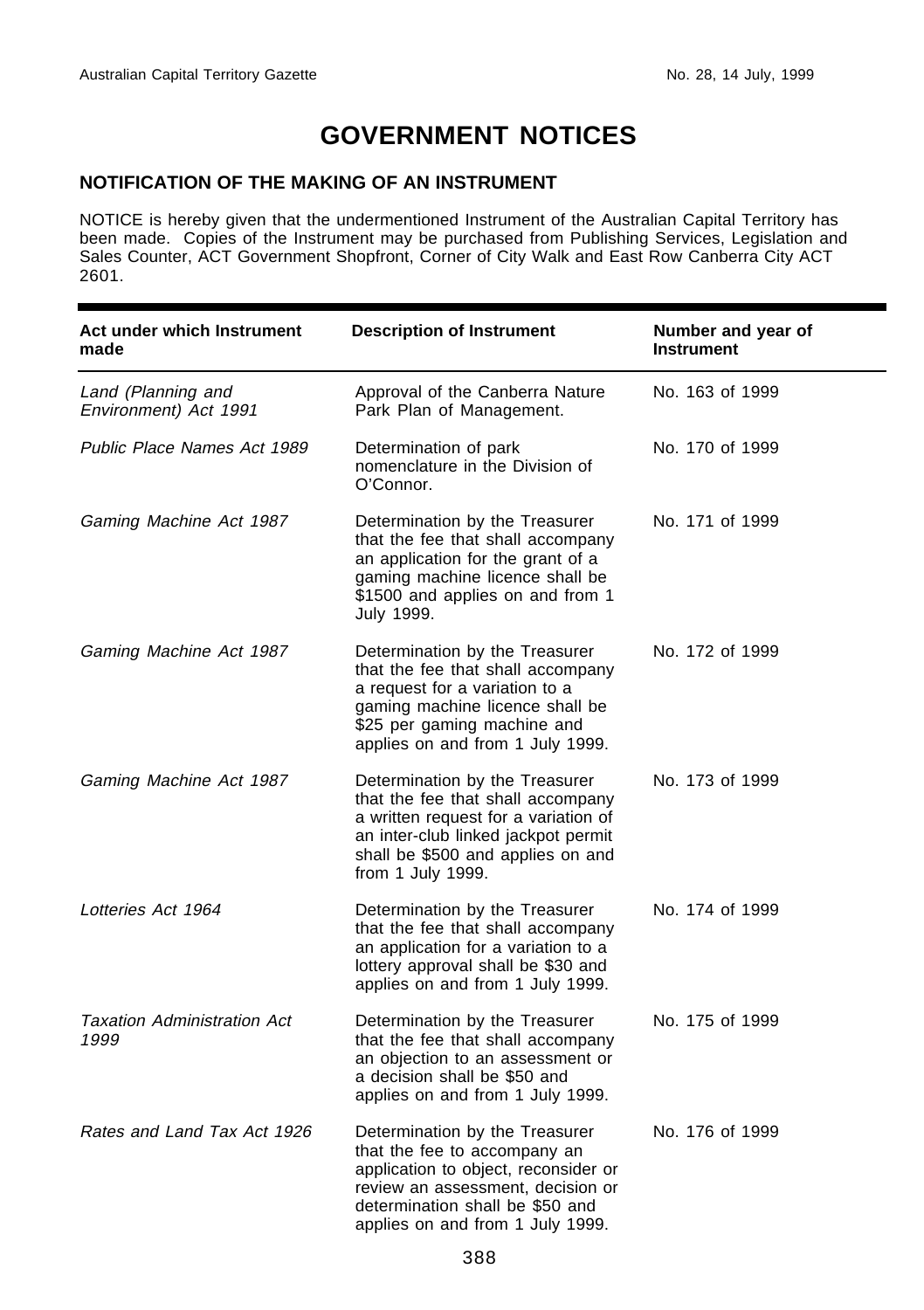#### **NOTIFICATION OF THE MAKING OF AN INSTRUMENT**

NOTICE is hereby given that the undermentioned Instrument of the Australian Capital Territory has been made. Copies of the Instrument may be purchased from Publishing Services, Legislation and Sales Counter, ACT Government Shopfront, Corner of City Walk and East Row Canberra City ACT 2601.

| Act under which<br>Instrument made                | <b>Description of Instrument</b>                                                                                | Number and year of<br><b>Instrument</b> |
|---------------------------------------------------|-----------------------------------------------------------------------------------------------------------------|-----------------------------------------|
| Legislative Assembly<br>(Member's Staff) Act 1989 | Arrangements under section<br>13CB(3) for the engagement<br>of consultants or contractors<br>by Office-Holders. | No. 177 of 1999                         |
| Legislative Assembly<br>(Member's Staff) Act 1989 | Arrangements under section<br>13CE(3) for the engagement<br>of consultants or contractors<br>by Members.        | No. 178 of 1999                         |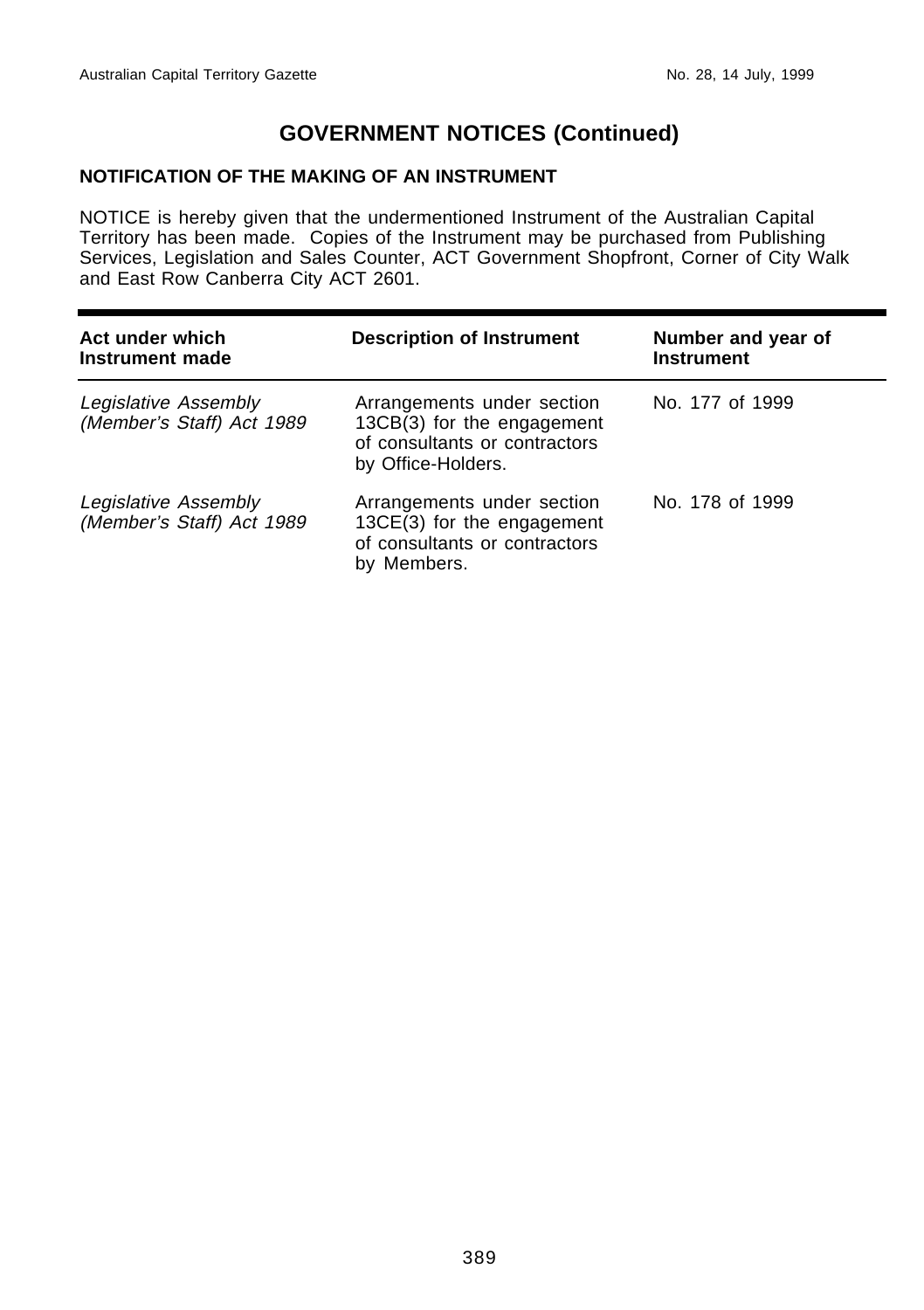#### **NOTIFICATION OF THE MAKING OF A REGULATION**

NOTICE is hereby given that the undermentioned Regulation of the Australian Capital Territory has been made. Copies of the Regulation may be purchased from Publishing Services, Legislation and Sales Counter, ACT Government Shopfront, Corner of City Walk and East Row, Canberra City ACT 2601.

| Act under which<br><b>Regulation made</b>                                                           | <b>Description of Regulation</b>                                  | Number and year of<br><b>Regulation</b> |
|-----------------------------------------------------------------------------------------------------|-------------------------------------------------------------------|-----------------------------------------|
| Fair Trading Act 1992                                                                               | <b>Fair Trading Regulations</b><br>(Amendment)                    | No. 11 of 1999                          |
| <b>Taxation Administration</b><br>(Consequential and<br><b>Transitional Provisions) Act</b><br>1999 | <b>Taxation Administration</b><br><b>Transitional Regulations</b> | No. 12 of 1999                          |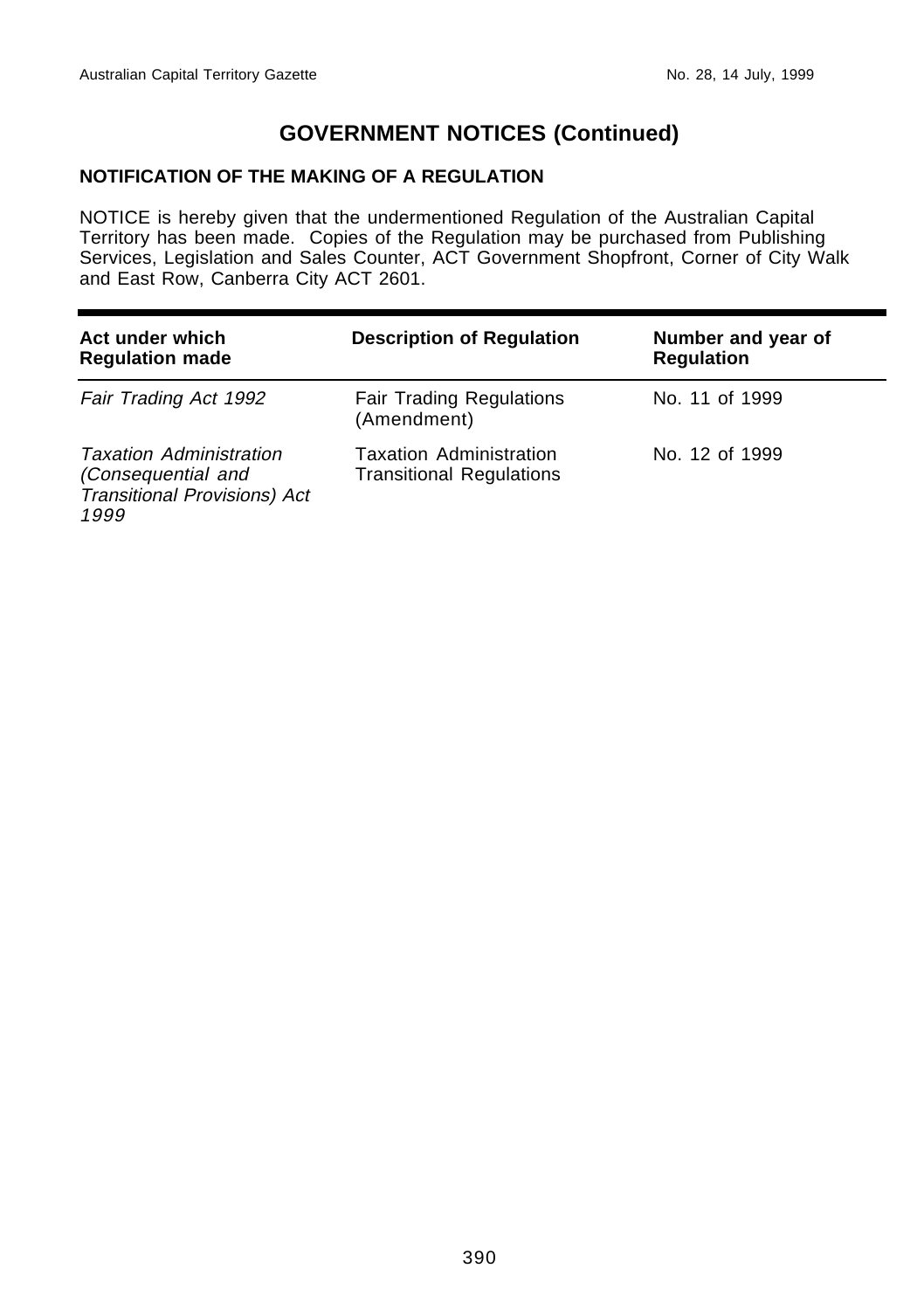#### **ACT GOVERNMENT PLANNING AND LAND MANAGEMENT GROUP**

#### **DRAFT VARIATION NO.140 TO THE TERRITORY PLAN PROPOSED CHANGES TO COMMERCIAL B LAND USE POLICIES FOR EXISITING PRODUCE MARKET SITES AT GREENWAY SECTION 2 BLOCK 5 AND BELCONNEN SECTION 31 BLOCK 5**

A draft Variation to the Territory Plan has been prepared by the Planning and Land Management Group (PALM) of Urban Services (incorporating the functions of the ACT Planning Authority), relating to proposed changes to the Commercial B Land Use Policies for the existing produce markets at Greenway (Section 2 Block 5) and Belconnen (Section 31 Block 5).

The draft Variation proposes to remove the control which currently restricts Block 5 Section 2 Greenway and Block 5 Section 31 Belconnen to being primarily used for fresh food and produce markets..

Provided it is not deferred, the provisions of this draft Variation have interim effect until

13 July 2000 or for the "defined period", whichever is the shorter. The "defined period" commenced on 14 July 1999 and continues until the proposals in the draft Variation, or the corresponding Plan Variation:

- come into effect:
- or are rejected by the Legislative Assembly;
- or are withdrawn.

During the period these provisions have interim effect, the Territory, the Executive, a Minister or a Territory Authority shall not do, or approve the doing of, any act which would be inconsistent with the Territory Plan, or the Plan if it was varied in accordance with the provisions of the draft Variation.

Section 11 of the Land (Planning and Environment) Act 1991 (the Land Act), concerning the Heritage Places Register, does not apply to this draft Variation.

From Monday 19 July 1999 until Monday 9 August 1999, copies of the draft Variation to the Territory Plan may be:

- inspected at ACT Government Libraries at Belconnen, Civic, Dickson, Erindale, Griffith, Kippax, Tuggeranong and Woden during normal opening hours;
- inspected at, or obtained from, the PALM Shopfront at Dame Pattie Menzies House, 16 Challis Street, Dickson, during normal office hours; and
- inspected on the PALM Website at **http://www.palm.act.gov.au**

Written comments on the draft Variation should be submitted, by **Monday 30 August 1999**, to:

**The Executive Director Planning and Land Management Group Urban Services Department GPO Box 1908 CANBERRA ACT 2601 Attention: Mr P Harris.**

Comments can also be sent via Email to: **terrplan@dpa.act.gov.au** or by Facsimile to: **62071710.**

Copies of all written comments received in response to the draft Variation, including those from the National Capital Authority (NCA), will be made available for public inspection during normal office hours, from Tuesday 31 August 1999 until Tuesday 21 September 1999, at the PALM Shopfront in Dame Pattie Menzies House, 16 Challis Street, Dickson. Any comments received from the NCA after Tuesday 21 September 1999 will be available for perusal for 21 days from the date of receipt.